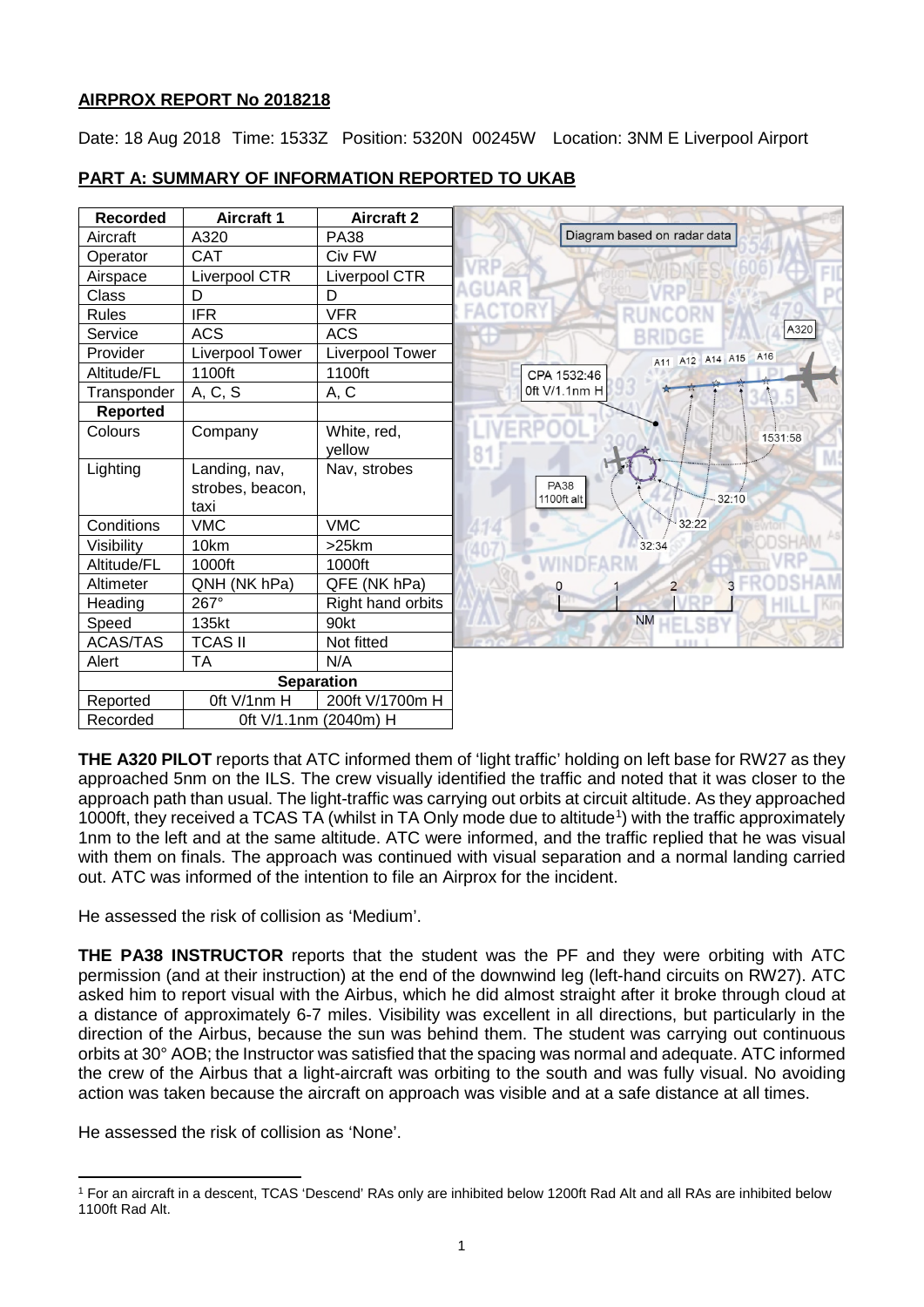**THE LIVERPOOL CONTROLLER** reports that the inbound A320 was established on the ILS for RW27. The RW27 left-hand visual circuit was active with the PA38 holding on left-base. Traffic Information was passed to the PA38 pilot and he reported visual with the A320. At 3nm final, the PA38 was in a right turn. The closest the 2 aircraft got was 1nm, the PA38 being one mile south of the A320 in a right turn. The A320 pilot reported getting a TCAS alert on the PA38. He informed him that the PA38 pilot was visual with him; however, the pilot of the A320 said they were too close. On landing, the A320 pilot stated that he would be filing an Airprox report on the PA38.

### **Factual Background**

The weather at Liverpool was recorded as follows:

METAR EGGP 181550Z 23012KT 9999 SCT023 BKN029 21/16 Q1017= METAR EGGP 181520Z 22010KT 9999 SCT024 SCT029 22/17 Q1017=

#### **Analysis and Investigation**

### **CAA ATSI**

At 1528.00, the PA38 pilot had been conducting visual circuits and was instructed by the Liverpool Aerodrome controller to orbit on left-base. The pilot complied with this instruction. At 1531.06, the controller passed Traffic Information to the PA38 pilot on the A320, advising that the A320 was on final approach at 6nm. The PA38 pilot responded that they were looking. At 1531.43, the PA38 pilot reported visual with the A320, the aircraft were 3.3nm and 700ft apart (Figure 1).



At 1531.57 (Figure 2), the controller instructed the A320 to continue approach and passed Traffic Information on the PA38 as orbiting on left base. The A320 pilot read back the continue approach instruction. The pilot did not acknowledge the Traffic Information but in their subsequent report the A320 pilot stated that they had been informed of light-traffic holding on left-base as they were approaching 5nm final, and that the crew visually identified the traffic and noted that it was closer to the approach path than usual.

At 1532.03 the PA38 pilot again reported visual with the A320 traffic. CPA occurred at 1532.51 (Figure 3), with the aircraft separated by 1.1nm laterally and 100ft vertically. The controller cleared the A320 to land, the pilot read back the landing clearance and the pilot advised that they had just received a TCAS warning on the holding traffic. The controller acknowledged this and advised the A320 pilot that the PA38 pilot was visual with them. The A320 pilot then advised the controller that they could see the PA38 out the left window and that they felt that this was too close. The Airprox took place within Class D airspace.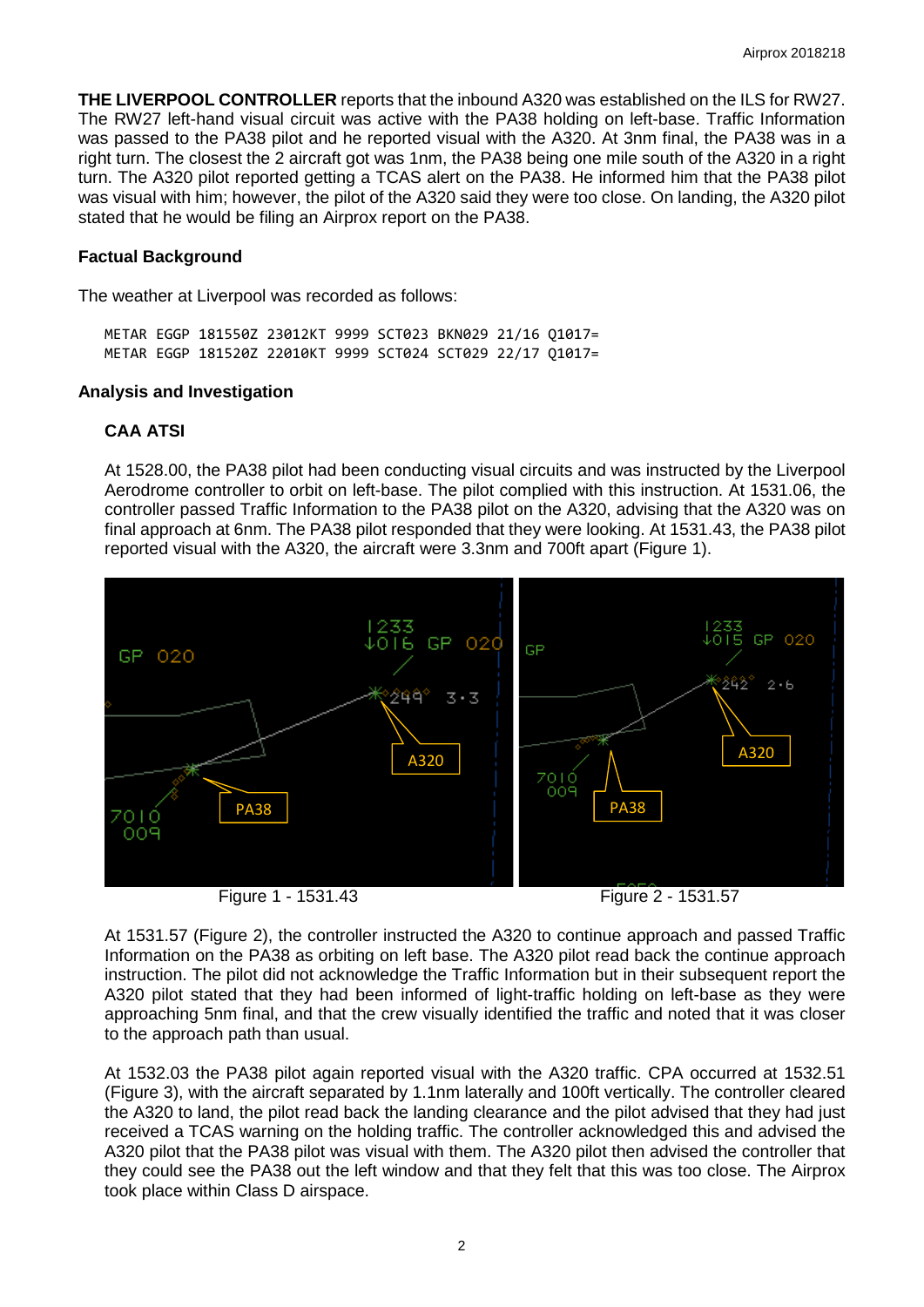

Figure 3 - 1532.51 CPA

The A320 pilot was operating under IFR and the Liverpool controller passed timely Traffic Information to the A320 pilot on the position of the PA38. This enabled the A320 crew to visually acquire the PA38. Traffic avoidance advice was not requested. The PA38 pilot was operating under VFR and the Liverpool controller passed timely Traffic Information to the PA38 pilot on the position of the A320. This enabled the PA38 crew to visually acquire the A320. The Liverpool controller effectively discharged the responsibilities for the provision of Radar Control Services to the pilots of both aircraft.

# **Liverpool ATSU**

Two Supervisors reviewed the recording of the incident to assess the situation. As stated, Traffic Information was passed to the PA38 pilot and A320 pilot. The PA38 pilot reported visual with the A320 and the reporting ATCO was reassured of the traffic situation. At this point, the reporting ATCO's attention was diverted to the Main Apron, in trying to make contact with the Marshaller for a marshalling duty. As soon as the A320 pilot reported that the PA38 was too close and had received a TCAS TA, the reporting ATCO observed, out of the VCR, the position of the PA38 in relation to the A320. The ATCO reassured the inbound A320 pilot that the PA38 pilot was visual with them. The Pilot of the A320 said that he appreciated the fact that the PA38 pilot was visual with them, however, in his opinion, the aircraft was too close. This information was passed to the PA38 pilot, who acknowledged and widened the orbit to the south.

The surface wind reported on the METAR was 220/10kts, hence the PA38 may have been affected by a slight southerly upper wind. On reflection, the Reporting ATCO stated that if the PA38 pilot had not reported visual then they would have advised him to move further south of the approach. The Reporting ATCO feels they should and would in future advise circuit aircraft to position further south, albeit visual.

# **UKAB Secretariat**

The A320 and PA38 pilots shared an equal responsibility for collision avoidance and not to operate in such proximity to other aircraft as to create a collision hazard<sup>[2](#page-2-0)</sup>. An aircraft operated on or in the vicinity of an aerodrome shall conform with or avoid the pattern of traffic formed by other aircraft in operation<sup>[3](#page-2-1)</sup>.

In Class D airspace (the Liverpool CTR):

l

<span id="page-2-0"></span><sup>2</sup> SERA.3205 Proximity.

<span id="page-2-1"></span><sup>&</sup>lt;sup>3</sup> SERA.3225 Operation on and in the Vicinity of an Aerodrome.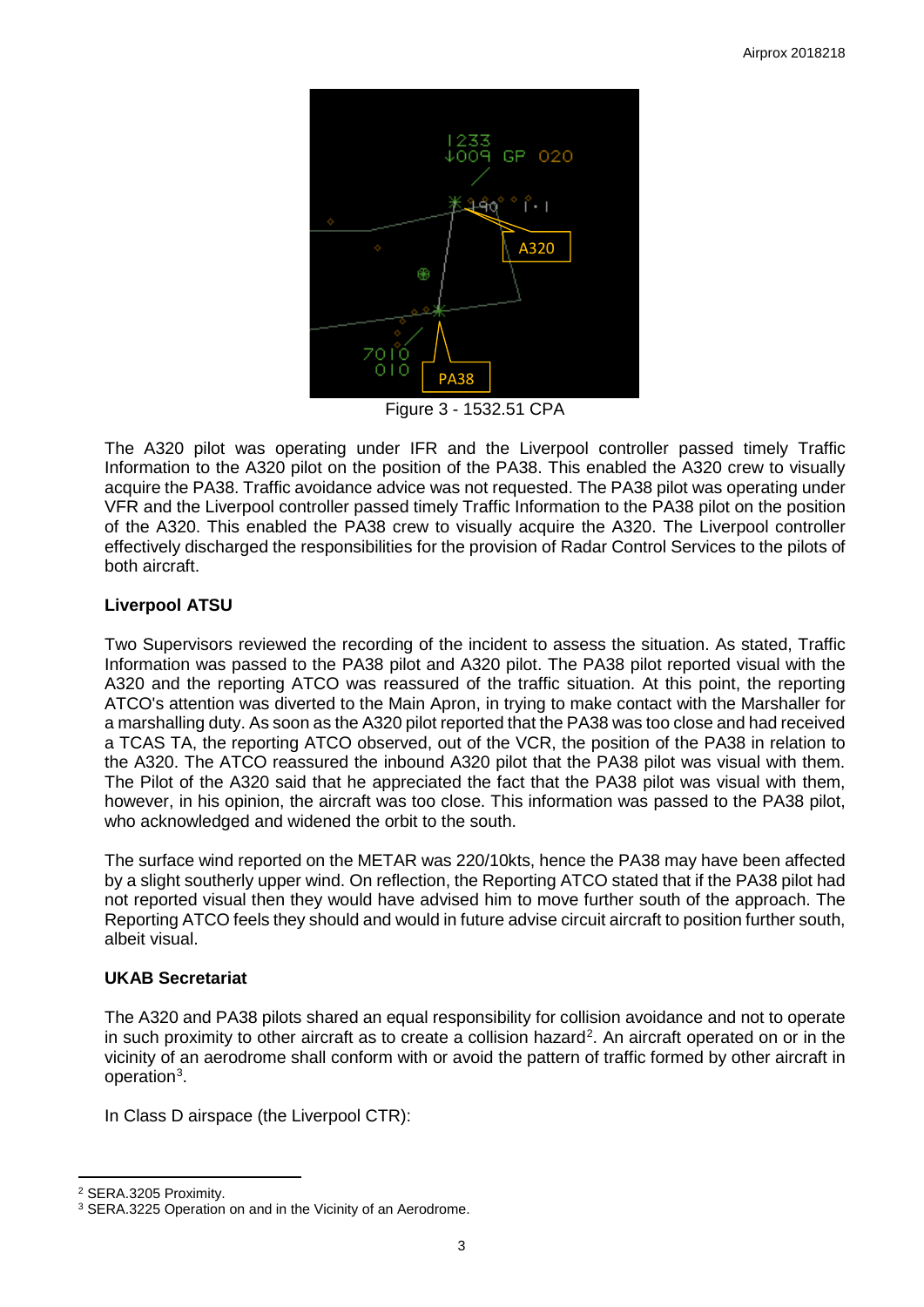- 1. For aircraft other than helicopters flying at 140kt IAS or less, VFR flight below 3000ft amsl requires that the pilot is clear of cloud and in sight of the surface with at least 5km flight visibility[4.](#page-3-0)
- 2. If the flight occurs within the ATZ then a VFR flight must be conducted with a special VFR clearance if the cloudbase is less than 1500ft or ground visibility less than 5km[5](#page-3-1).
- 3. An ATC Unit is required to:
	- (a) Separate IFR flights from other IFR flights;
	- (b) Pass traffic information to IFR flights and SVFR flights on VFR flights and give traffic avoidance advice when requested;
	- (c) Pass traffic information to VFR flights on all other flights and provide traffic avoidance advice when requested.<sup>[6](#page-3-2)</sup>
- 4. Controllers at aerodromes located in Class …, D … airspace are to pass traffic information as shown in the table below [*extract*].

| Aerodrome Located in<br>Airspace | Traffic Information to be passed                                                                                                                                                                            |
|----------------------------------|-------------------------------------------------------------------------------------------------------------------------------------------------------------------------------------------------------------|
| Class D                          | a) to IFR flights on VFR flights*;<br>b) to VFR flights on IFR flights;<br>c) to VFR flights on other VFR flights;<br>d) to VFR flights on Special VFR flights;<br>e) to Special VFR flights on VFR flights |

Note 2: In Class D airspace traffic avoidance advice must be given if requested by pilots of: (a) IFR flights against VFR flights, (b) VFR flights against all other flights.[7](#page-3-3)

5. The minimum services provided to VFR flights in Class D airspace are specified at Section 1, Chapter 2, paragraph 2 [*paragraph 3 above*]. Separation standards are not prescribed for application by ATC between VFR flights or between VFR and IFR flights in Class D airspace. However, ATC has a responsibility to prevent collisions between known flights and to maintain a safe, orderly and expeditious flow of traffic. This objective is met by passing sufficient traffic information and instructions to assist pilots to 'see and avoid' each other as specified at Section 3, Chapter 1, paragraph 2A.2 [*paragraph 4 above*].[8](#page-3-4)

The PA38 pilot passed 1.3nm to the south of a previous CAT arrival at the end of the downwind leg at 1531 and then took up a right hand hold prior to the Airprox event.

Although the A320 was descending near to the TCAS RA inhibit height, analysis of the encounter using Eurocontrol TCAS emulation software indicated that a TCAS RA would not have been generated in any case because the aircraft were not in such proximity.

### **Comments**

### **PA38 Operating Company**

The Safety and Compliance Manager spoke with the PA38 pilot who is an experienced Instructor based at Liverpool. He was orbiting at the end of the downwind leg in what he believed to be a

<span id="page-3-0"></span> $\overline{\phantom{a}}$ <sup>4</sup> CAP 493 (MATS Part 1), Section 1, Chapter 2 (Flight Rules), Paragraph 4 (Visual Flight Rules) and ORS4 No. 1282 (superseding ORS4 No . 1195)

<span id="page-3-1"></span> $5$  SERA.5005(b)

<span id="page-3-2"></span><sup>6</sup> CAP 493 (MATS Part 1), Section 1, Chapter 2 (Flight Rules), Paragraph 2 (Classification of Airspace).

<span id="page-3-3"></span><sup>7</sup> CAP 493 (MATS Part 1), Section 3, Chapter 1 (Approach control), paragraph 2A.2 (Information to Aircraft, Traffic Information and Avoidance).

<span id="page-3-4"></span><sup>8</sup> CAP 493 (MATS Part 1 ), Section 1, Chapter 5 (Integration of VFR Flights with IFR Traffic in Class D CTR/CTA/TMA), Paragraph 3 (Control of VFR Flight).